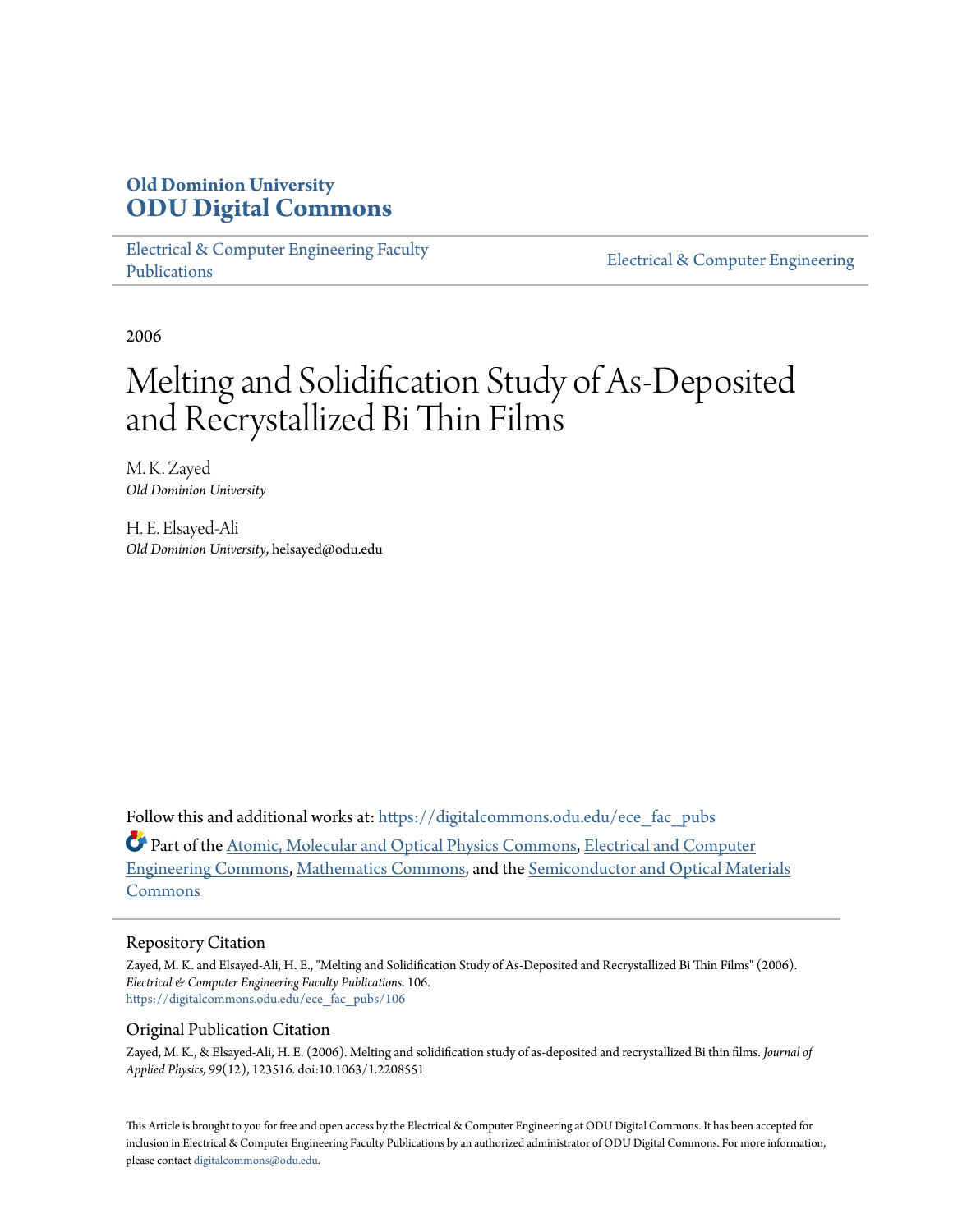# **[Melting and solidification study of as-deposited and recrystallized](http://dx.doi.org/10.1063/1.2208551) [Bi thin films](http://dx.doi.org/10.1063/1.2208551)**

M. K. Zayed and H. E. Elsayed-Ali<sup>a)</sup>

*Physical Electronics Research Institute, Department of Electrical and Computer Engineering, Old Dominion University, Norfolk, Virginia 23529*

(Received 7 December 2005; accepted 12 April 2006; published online 27 June 2006)

Melting and solidification of as-deposited and recrystallized Bi crystallites, deposited on highly oriented 002-graphite at 423 K, were studied using reflection high-energy electron diffraction (RHEED). Films with mean thickness between 1.5 and 33 ML (monolayers) were studied. *Ex situ* atomic force microscopy was used to study the morphology and the size distribution of the formed nanocrystals. The as-deposited films grew in the form of three-dimensional crystallites with different shapes and sizes, while those recrystallized from the melt were formed in nearly similar shapes but different sizes. The change in the RHEED pattern with temperature was used to probe the melting and solidification of the crystallites. Melting started at temperatures below the bulk melting point of Bi,  $T_0 = 544.5$  K, and extended over a temperature range that depended on the size distribution of the crystallites. The as-deposited 1.5 ML film started to melt at  $T_0$ –50 K and melted completely at *T*0− 20 K. For films with higher coverage, the size distribution was observed to spread over a wider range with a larger mean value, resulting in a shift in the melting temperature range towards higher temperatures. Due to the shift in size distribution to higher values upon recrystallization, the recrystallized Bi crystallites showed a melting temperature range higher than that of the as-deposited crystallites. For the investigated conditions, all films were completely melted below or at  $T_0$  of Bi. The characteristic film melting point, defined as the temperature at which the film melting rate with temperature is the fastest, showed a linear dependence on the reciprocal of the average crystallite radius, consistent with theoretical models. Of these models, the surface-phonon instability model best fits the obtained results. During solidification, the Bi films showed high amount of supercooling relative to  $T<sub>0</sub>$  of Bi. The amount of liquid supercooling was found to decrease linearly with the reciprocal of the average crystallite size. © *2006 American Institute of Physics.* [DOI: [10.1063/1.2208551](http://dx.doi.org/10.1063/1.2208551)]

## **I. INTRODUCTION**

The solid-liquid phase transition of nanoscale systems has been extensively studied for the purpose of gaining an atomistic understanding of the phase transition properties and how it is affected by the reduced size. $1-6$  Nanocrystals have melting and solidification behaviors that are different from their own bulk materials. An abrupt change in the physical properties upon melting characteristic of first-order phase transition is observed for bulk crystals, whereas that of nanocrystals spreads over a temperature range and has strong size dependence. $1-10$  Also, the role of surface and interfacial energies becomes crucial.<sup>2,11–15</sup> While the reduced size is known to cause melting point depression, the effect of the surface and interfacial energies can lead to either melting point depression or superheating for certain crystal morphologies. $1-15$  nanocrystals embedded in a host matrix have melting and solidification behaviors that are mainly controlled by the interfacial energy, $11-15$  while those grown on relatively inert substrates give information on the thermodynamic nature of the transition with minimal interface effects.<sup>2,4,7,8</sup>

Bi has an anisotropic crystal structure, low bulk melting

point  $T_0$ , low partial vapor pressure near  $T_0$ , and undergoes negative volume change upon melting.<sup>7,16,17</sup> These properties have stimulated numerous experimental and theoretical studies to better understand its solid-liquid phase transition.<sup>18–21</sup> While a size-dependent melting point depression consistent with theoretical models is commonly observed, $12,20,21$  a subset of the formed crystallites was previously observed to superheat above  $T_0^{7,18,19}$  Furthermore, experimental and theoretical studies have shown that superheating of the solid phase is possible for many materials that undergo positive volume change upon melting.<sup>22–25</sup> Thus, it is believed that the solid-liquid interfacial energy and/or crystal shape, rather than the volume change upon melting, is the reason for the observed superheating.16,18

Because of the surface energy anisotropy, crystals bounded by different orientations melt at different temperatures. For nanocrystals, the anisotropy in surface energy affects their external shapes as well as their melting behaviors. $26,27$  Crystallites recrystallized from melt can have shapes and external surface morphologies that differ from those as-deposited, therefore, the melting and solidification behaviors can differ between the two types. Atomic force microscopy (AFM) showed that as-deposited indium films deposited on a graphite substrate at room temperature form shallow nanocrystals with different shapes, while recrystal-

a)Author to whom correspondence should be addressed; electronic mail: helsayed@odu.edu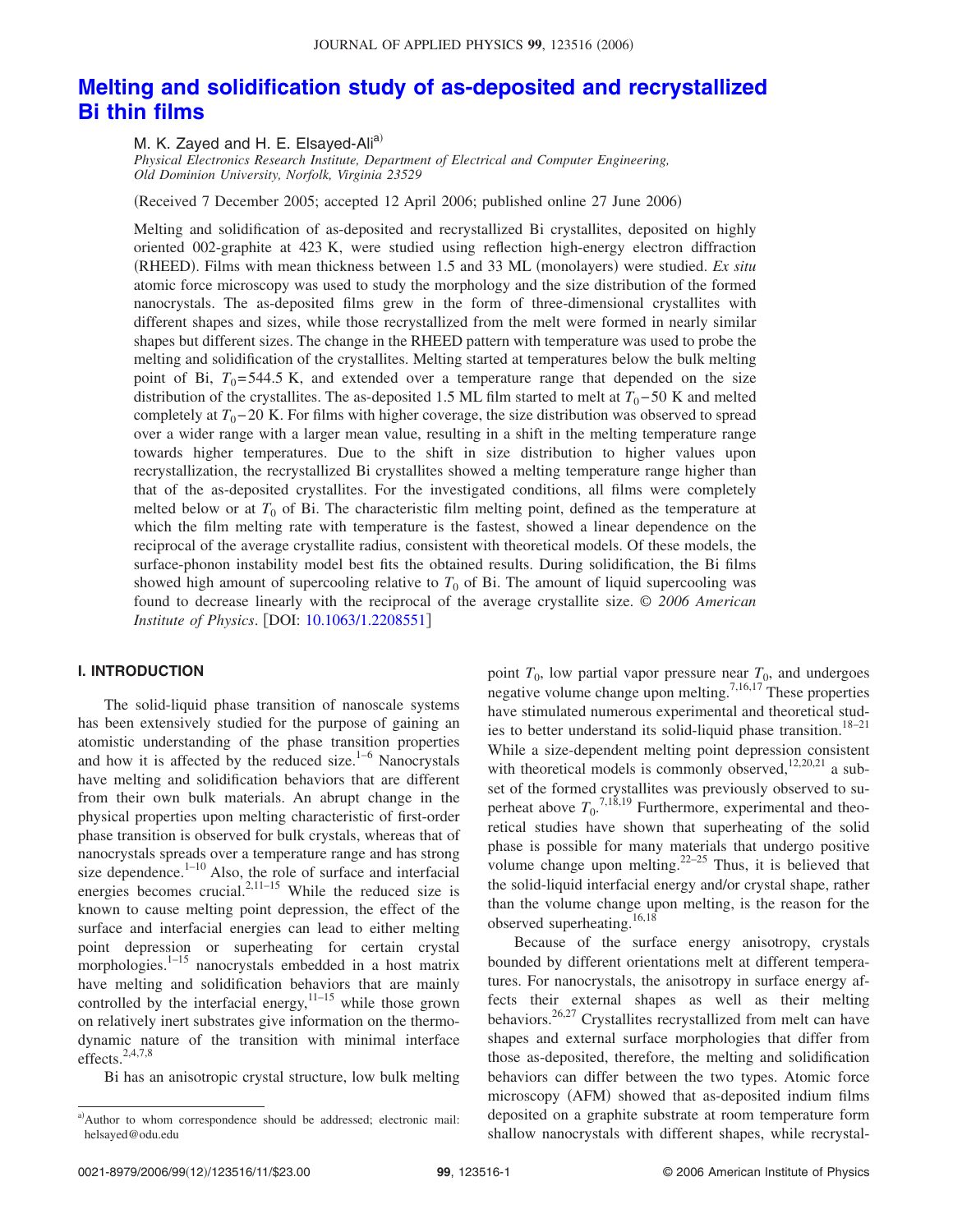lized nanocrystals were formed in more rounded polyhedral shapes.<sup>28</sup> Melting and solidification studies of these nanocrystals using reflection high-energy electron diffraction (RHEED) showed that the shape as well as the size of the formed nanocrystals affect their melting behavior.<sup>28</sup> Indium films composed of high density of nanocrystals with minimum energy facets were found to melt at higher melting point than those with lower densities but larger average sizes.<sup>28</sup> Both films were melted completely at temperatures below the bulk melting point of In. Dark field electron microscopy was used to investigate the melting of Bi crystallites in as-deposited and recrystallized Bi films on a carbon substrate.<sup>18</sup> As-deposited films were found to have crystallites that are different in shape and in melting behavior from those recrystallized after melting. While a subset of the asdeposited crystallites, with elongated platelet shape, superheated by 7 K above  $T_0$ , the recrystallized polyhedral hexagonal shaped crystallites in the as-deposited film showed melting point depression.<sup>18</sup> Using the same technique to study the melting of lead crystallites, superheating by 2 K was found for extensively  $\{111\}$  faceted platelet-shaped crystallites formed in the as-deposited films. $2<sup>3</sup>$  Lead crystallites with other shapes melted below  $T_0$ . By recrystallizing a 1000 *Å* average thickness lead film previously deposited on a graphite substrate at room temperature, Mètois and Heyraud were able to prepare some crystallites bounded by minimum energy facets with sharp edges that were superheated by  $\sim$ 3 K.<sup>22</sup>

RHEED is a surface sensitive technique capable of probing the structural integrity of crystalline solids within a penetration thickness given by the inelastic mean free path (IMFP) of the electrons. The low electron current and the grazing angle geometry of RHEED allow for probing a wide surface area with negligible electron heating effects. Recently, we have used *in situ* RHEED and *ex situ* AFM to study the effect of deposition temperature on the structure and morphology of thermally deposited Bi on graphite.<sup>29</sup> We found that films deposited around  $415±5$  K formed rounded polyhedral as well as elongated platelet Bi nanocrystals. Bi crystallites having similar elongated platelet shape previously showed  $\sim$  7 K superheating.<sup>18</sup> In this work, melting and solidification of Bi crystallites in as-deposited and recrystallized films were studied using RHEED. *Ex situ* AFM is used to study the morphology and size distribution of the deposited films. As-deposited Bi films were found to form three-dimensional (3D) crystallites with different shapes and sizes, while those recrystallized from the melt were found to form crystallites with nearly similar shapes but different sizes. The effect of the crystal shape and size on the melting behavior of the crystallites is discussed.

#### **II. EXPERIMENTAL METHOD**

Bi films were prepared and investigated in an ultrahigh vacuum (UHV) chamber  $({\sim}5.0\times10^{-10}$  Torr base pressure) equipped with RHEED. The chamber's base pressure remained almost constant during melting and solidification experiments, while a small increase in pressure was observed during deposition. Highly oriented pyrolytic 002-graphite

(HOPG) was used as a substrate. HOPG is chemically inert. The deposited Bi interacts with the graphite substrate via the van der Waals attraction force with no interdiffusion or chemical compound formation. The graphite substrate is loaded in the UHV chamber immediately after cleaving it in air. The substrate is mounted on a resistively heated stage capable of reaching temperatures up to 1000 K. Before deposition, the graphite substrate is heated to  $\sim$ 770 K for 10 min in order to evaporate any adsorbed gases and obtain a clear graphite RHEED pattern. A K-type thermocouple, placed in contact with the surface of the substrate, was used to measure the surface temperature of the substrate and the deposited film. The thermocouple was calibrated in air to the bulk melting point of pure Bi. This calibration is performed before and after the experiment in order to assure that the properties of the thermocouple were not altered during the heating and cooling cycles. A temperature measurement uncertainty of ±1 K was obtained.

Bi with 99.999% purity was evaporated from a resistively heated tungsten basket. The substrate temperature was kept at 423 K for  $\sim$  10 min before deposition. RHEED was used to monitor the deposition and the growth of the deposited films. The film coverage was obtained using a calibrated quartz crystal thickness monitor. By controlling the current applied to the heater filament, the deposition rate was maintained between 0.4 and 0.7 Å s<sup>-1</sup>. Bi has an average Bi–Bi bond length of 3.24 Å, which is used to express the measured film thickness in monolayer (ML). Films with different coverage, from 1.5 to 33 ML, were prepared. The asdeposited samples were investigated immediately after cooling to room temperature. The recrystallized samples were heated a few degrees above  $T_0$  and maintained at that temperature for a few minutes, then slowly cooled to room temperature. The reappearance of the Bi diffraction pattern during cooling indicates its recrystallization.

RHEED diffraction patterns were obtained using a 9.7 kV electron beam. A computer-controlled charge coupled device (CCD) camera was used to record the diffraction patterns that were displayed on a phosphorous screen. The heating and cooling rates were kept almost constant between 3 and 4 K min−1 by controlling the current of the heating stage. These heating rates were in the range of previous melting and solidification experiments in which Bi crystallites showed a time-dependent melting behavior and a subset of these crystallites superheated by  $\sim$  7 K.<sup>18</sup> The RHEED patterns were recorded during heating and cooling. Each RHEED pattern was acquired in  $\sim 0.17$  s, thus, temperature changes during pattern acquisition were negligible. Bi has a relatively low bulk melting point  $(T_0 = 544.5 \text{ K})$ , which facilitates the melting experiment. The low Bi vapor pressure near  $T_0$  [ $\leq 2 \times 10^{-10}$  Torr (Ref. 17)] allows for conducting the melting experiment with negligible atom loss by evaporation. Bi films were easily reevaporated off the substrate at the end of the investigation by holding the substrate at 970 K for a few minutes. A clear graphite pattern was observed, which indicated complete evaporation of the deposited Bi off the graphite. Thus, melting and solidification of different film thicknesses can be performed on the same substrate.

For film morphology studies, films with different cover-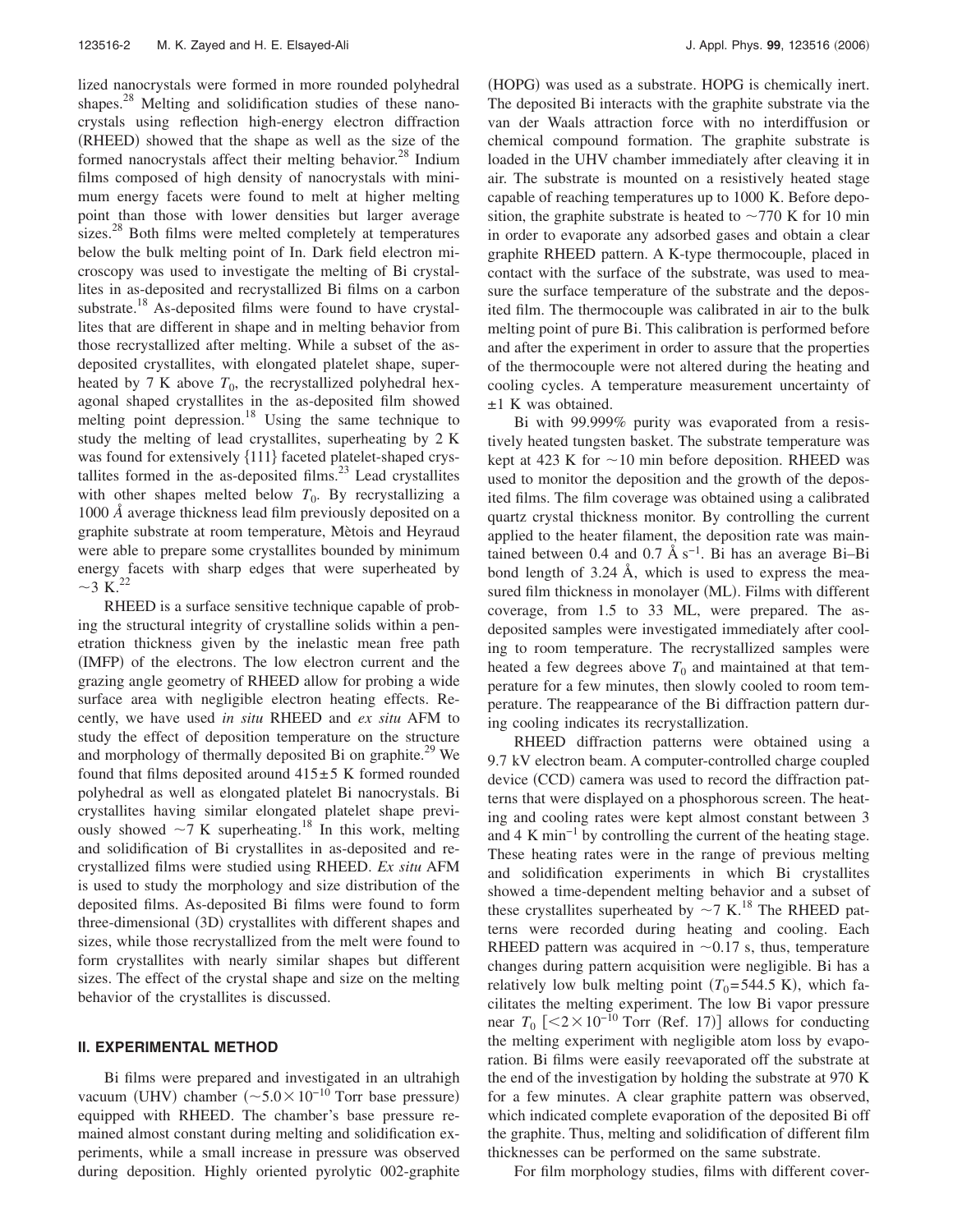age were prepared in the UHV chamber. After completion of the film deposition and any heat treatment, the chamber was vented to atmospheric pressure using argon gas and the films were taken out. *Ex situ* AFM operated in a tapping mode in air at room temperature was used to study the morphology and size distribution of the nanocrystals. The lateral and height resolutions of the AFM used is 1 and  $\leq 0.1$  nm, respectively, as specified by the manufacturer.

#### **III. RESULTS AND DISCUSSION**

#### **A. Film deposition and characterization**

The films studied were prepared at a substrate temperature of 423 K. RHEED observations during deposition of Bi films on the HOPG substrate showed a continuous decay in the normalized intensity of the (002) graphite spot. Within the deposited thickness range, no spots related to Bi were observed during deposition. However, clear transmissionlike RHEED patterns of Bi were observed as the films were cooled to room temperature. A detailed RHEED study of Bi deposition on (002) graphite revealed that films deposited at temperatures higher than  $415±5$  K were condensed in a quasiliquid supercooling state. When these films were cooled below the maximum supercooling point of Bi,  $\sim$ 398 K, they solidified into the rhombohedral structure of Bi with morphologies that were determined by the initial supercooling point from which the film crystallized.<sup>29</sup>

After cooling to room temperature, as-deposited and recrystallized Bi films showed transmission diffraction patterns consisting of spots aligned along rods normal to the surface. The patterns were indexed based on the 3D reciprocal lattice mesh of the rhombohedral structure of Bi. The RHEED pattern of as-deposited 1.5 ML Bi films and its corresponding indexing is shown in Fig. 1(a). As-deposited films with coverage of 1.5–10 ML showed similar patterns. The pattern is composed of superposition of two spot sets representing two different diffraction zones,  $\langle 111 \rangle$  and  $\langle 001 \rangle$ , that have the  $(110)$  as a common orientation parallel to the substrate surface. This indicates that Bi grows on the HOPG surface as ensembles of 3D crystallites with their (110) surfaces parallel to the (002) of the graphite. The presence of two diffraction zones indicates that the crystallites have different lateral orientations on the basal graphite plane, or have misalignment angle  $\sim 40^{\circ}$  relative to each other, which is the angle between the observed zone directions. Formation of nanocrystals with two or more lateral orientations, due to substrate effects, has been previously reported. $30,31$  Using AFM, we observed elongated Bi crystallites that are influenced by the crystal symmetry of the substrate in spite of the weak interaction. Also, some spots corresponding to the graphite surface (pointed at by arrows in Fig. 1) were still observable even at higher film coverage. This is indicative of the low surface coverage of the formed Bi crystallites. As the Bi coverage was increased to  $15$  and  $33$  ML, Fig.  $1(b)$ , the misalignment and randomness of the grown crystallites in the as-deposited films increased. This results in diffraction patterns that are characteristic of textured films.<sup>32</sup> No change in the relative spot positions was observed as the film thick-



FIG. 1. (a) RHEED pattern of as-deposited 1.5 ML Bi film and its corresponding 3D indexing  $(\bullet)$ : spots of  $\langle 1\overline{11}\rangle$  diffraction zone,  $\blacktriangle$ : spots of  $\langle 00\overline{1}\rangle$ diffraction zone, and : spots of the common 110 orientation). RHEED patterns of (b) as-deposited and (c) recrystallized Bi films of 15 and 33 ML mean thicknesses. The films were deposited at 423 K and the patterns were taken after cooling to room temperature for both as-deposited and recrystallized films. The arrows point at graphite spots that are still observable even at large film thickness due to incomplete surface coverage.

ness was increased. This indicates that no structural and/or orientational change with the thickness occurred.

For 1.5–10 ML films, no noticeable change in the RHEED pattern was observed between as-deposited and recrystallized films. However, the RHEED patterns of the 15 and 33 ML Bi films changed after recrystallization from that of textured films to patterns of films that have two orientation crystal sets, Fig. 1(c). Moreover, the  $\langle 1\overline{11}\rangle$  diffraction zone in the recrystallized films prevailed and the diffraction spots of the  $\langle 001 \rangle$  zone were barely seen for the 33 ML film. Such pattern suggests that the crystallites are preferably oriented along the [1<sup>11</sup>] direction. Another consideration is that the RHEED penetration depth and shadowing effects could affect the diffraction pattern.<sup>33</sup> RHEED probes a shell given by the IMFP of the electron beam within the probed nanocrystals, which is  $\sim$ 9 nm for 9.7 kV electron beam into Bi as calculated from the general equation of  $IMFP<sup>34</sup>$ . Within this probed depth, the RHEED pattern is a result of diffractions from all crystallites forming the film in the few mm2 probed area. The shadowing effect is expected to increase with in-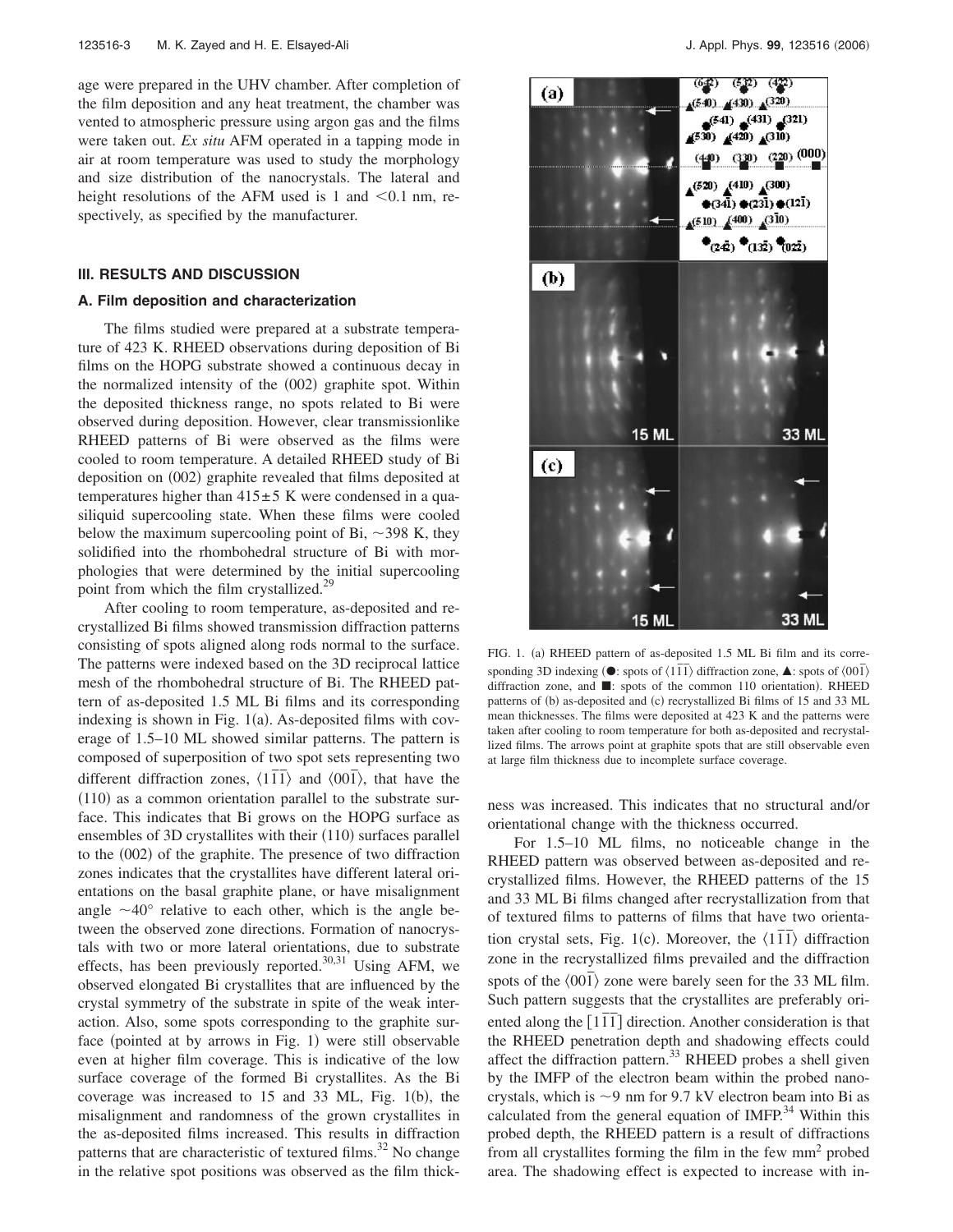

FIG. 2. AFM images of (a) as-deposited and (b) recrystallized Bi films with different coverage. Elongated nanocrystal aligned in the directions of minimum lattice misfit and angular distortions are observed in the as-deposited films. Recrystallized films are formed in more rounded polyhedral similar shapes.

creasing film thickness because of the anisotropic crystal growth that results in height differences between the crystallites forming the film. The effect of shadowing is limited at the lower coverage ratios. Thus, the dominance of one diffraction zone over the other is mainly due to film orientation enhancement.

Postdeposition AFM was used to study the morphology of as-deposited and recrystallized Bi films, as shown in Fig. 2. As-deposited Bi films were found to form 3D crystallites with different shapes and sizes, while those recrystallized from melt were found to form 3D crystallites with nearly the same shape but different sizes. Crystallites with different shapes including rounded, polyhedral, elongated platelet, and triangular shapes are observed in as-deposited films. For the recrystallized films, facetted polyhedral-shaped crystallites mostly with curved edges, but in some cases with sharp edges, were observed. Formation of crystal facets is due to the anisotropic surface energy and the surface free energy temperature and size dependences.27,28,35 Rounded or curved surfaces indicate the presence of all surface orientations in the formed nanocrystals, however, sharp-edged shapes indicate missing orientations in the formed crystallites.<sup>35</sup> As reported previously, the curved regions increase in size with temperature, at the expense of the plain facets, due to the decrease in surface energy anisotropy until a spherical shape is formed as the nanocrystal is completely melted.<sup>27,28</sup> Annealing near  $T_0$  or cooling from the melt allows all possible surface orientations to appear in the final form of the nanocrystals.

The crystallites were uniformly distributed throughout the substrate surface except at terrace edges where a higher density of crystallites was found. Among all possible nucleation centers, terrace edges offer minimum energy barrier for nucleation. The crystallites that nucleated at terrace edges grew outward as observed in Fig. 2. Thus, the density of the formed crystallites was influenced by the density of substrate terrace edges, which is random due to cleavage. The majority of the elongated crystallites were found to be aligned either parallel to each other, with  $\sim 5^{\circ}$  misalignment, or intercepting at angles of either 60° or 120°. Few crystallites were found intercepting at angles of 30° and 90°. This growth directionality suggests that the growth of Bi is influenced by



FIG. 3. Size-distribution histograms and the corresponding Gaussian function fits for as-deposited and recrystallized Bi film of (a) 1.5 and (b) 33 ML coverage. Two histograms accounting for the elongated and rounded Bi crystallites are generated for as-deposited films, while one histogram is generated for recrystallized films.

the graphite structure in an epitaxial-like growth mode, in spite of the weak interaction with the substrate. In this case the overlayer has a lattice spacing different from that of the substrate, but grows with an orientation that is affected by the substrate. A similar observation was reported for the growth of Bi on III-V(110) substrates.<sup>36</sup> It is the weak interaction between these substrates and Bi and the use of very low deposition temperature, 30 K, that enabled such epitaxial directional growth in spite of the presence of a large lattice mismatch,  $\sim$  20%.<sup>36</sup> For a graphite substrate, Bi adatoms were reported to be highly mobile on its basal plane and the growth was site limited rather than diffusion limited.<sup>37</sup> Because of the inertness and weak interaction of graphite with Bi, in addition to unrestricted adatom diffusion, Bi grows favorably in directions of minimum mismatch with the graphite substrate. Based on the structure symmetry of Bi and 002-graphite plane, these epitaxial relations were found to be either with  $[110]_{Bi}$  || $[120]_{graphite}$  or  $[010]_{Bi}$  || $[010]_{graphite}$ where minimum lattice misfit and angular distortion exist.

In order to study the size distribution of the Bi crystallites of the deposited films, the major and minor axes of the formed crystallites were measured from images similar to those of Fig. 2. Histograms representing the size distribution of as-deposited and recrystallized crystallites were generated. Accounting for the different crystal shapes, two distributions were generated for as-deposited films: one for elongated and the other for rounded polyhedrons. For recrystallized films, only one distribution is generated. Figure 3 shows the size distributions of as-deposited and recrystallized Bi crystallites for films of 1.5 and 33 ML average thicknesses. A Gaussian function fit of the distributions is plotted on one graph for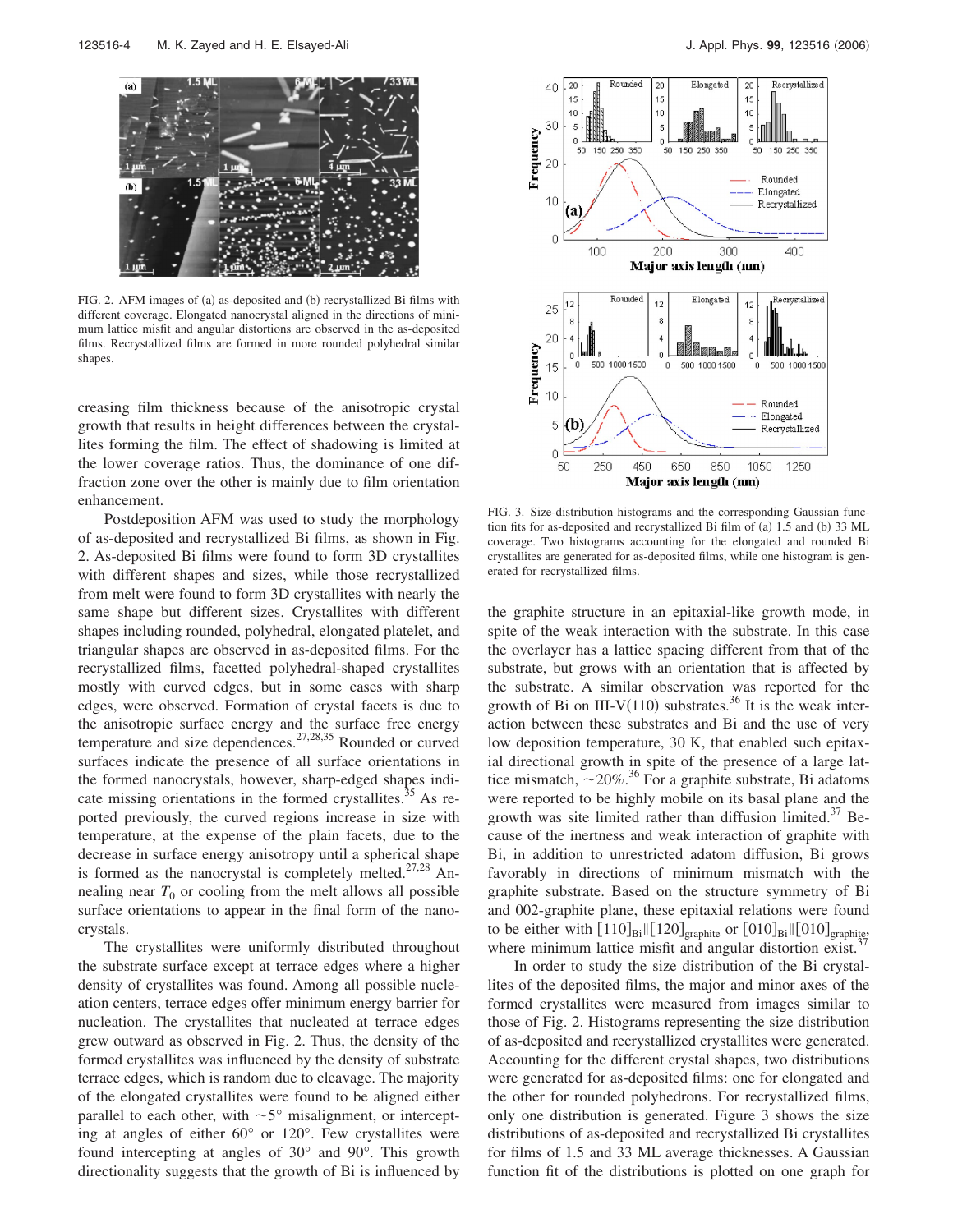

FIG. 4. AFM line profile analysis along some crystallites of Bi films with different coverage: (a) asdeposited 1.5 ML, (b) as-deposited 33 ML, (c) recrystallized 1.5 ML, and (d) recrystallized 33 ML crystallites.

comparison. Analysis of images, taken at different locations on the surface, showed that the size distribution is sensitive to the location selection for low thicknesses, 1.5–10 ML, while insignificant dependence on location was found for films with large thicknesses. The random nature of substrate terrace density upon cleavage contributes to this location dependence of the nanocrystal size distribution. Similar observation was reported previously in the deposition of metallic crystallites on a cleaved graphite substrate.<sup>28</sup> Crystallites that are away from terrace edges are normally larger in size. The distributions became wider and shifted toward higher values as the coverage increased from 1.5 to 33 ML. For recrystallized rounded crystals, the full width at half maximum (FWHM) of the distributions increased from  $\sim$ 102 to  $\sim$ 333 nm and the most probable value increased from  $\sim$ 150 to  $\sim$ 388 nm as the thickness increased from 1.5 to 33 ML. Similar behavior was observed for as-deposited films, where both elongated and rounded distributions are widened and shifted to higher values. Due to shape deformation upon recrystallization, rounded crystallites were found to have larger average heights than as-deposited elongated crystals. Figure 4 shows line scan analysis across some as-deposited and recrystallized Bi crystals for films of 1.5 and 33 ML average thickness. For 1.5 ML film the height increased from  $\sim$ 10 to  $\sim$  20 nm, while for 33 ML it increased from  $\sim$ 40 to  $>$ 80 nm as the films were recrystallized after melting.

### **B. Melting of Bi films**

Melting and solidification of as-deposited and recrystallized Bi films were studied by monitoring the intensity of the Bi (220) spot as a function of temperature. The intensity is normalized to its value at or near room temperature. Figure 5 shows the natural log of the normalized intensity as a function of temperature during heating and cooling of asdeposited films with different coverage. Similar curves were obtained for recrystallized films. With heating, the measured RHEED spot intensities decreased due to thermal effects according to the Debye-Waller factor. At some temperature, a sharper intensity decrease occurred due to a decrease in the long-range order of the probed nanocrystals. The decrease in the RHEED intensity due to film partial melting is gradual and spans over a temperature range, whose onset and end points increase with film thickness. As the film melted completely, the RHEED intensity decreased to its minimum value and only the inelastic scattering background remained. Recrystallized Bi films showed melting behaviors similar to that observed for as-deposited films, but shifted toward higher temperatures. This is due to the shift of the size distribution towards higher sizes as the crystallites recrystallized after melting.

RHEED gives a statistical view of the atomic order over a large area within a penetration depth given by the IMFP of RHEED electrons in Bi. Thus, one would use the melting range over which the phase transition occurs to study the melting behavior of the crystallites making up the films. After taking into consideration the reduction in RHEED intensity due to the Debye-Waller factor and inelastic scattering, the intensity decrease of the (220) spot of Bi is related to the fraction of the solid crystallites that are melted within the penetrated depth of the probed area. Following a procedure reported elsewhere,<sup>38</sup> the film-melted ratio  $R$  is calculated for as-deposited and recrystallized Bi crystallites and plotted in Fig. 6 as a function of temperature for films with different thicknesses. Gradual changes in the melting ratio with temperature were observed. Melting of the crystallites making up the films occurred within a range of  $10-20$  K. All films started to melt at temperatures below  $T_0$ , e.g.,  $T_0$ -50 K for as-deposited 1.5 ML film. A  $5-15$  K shift in the onset of the melting, toward higher values, was observed for recrystal-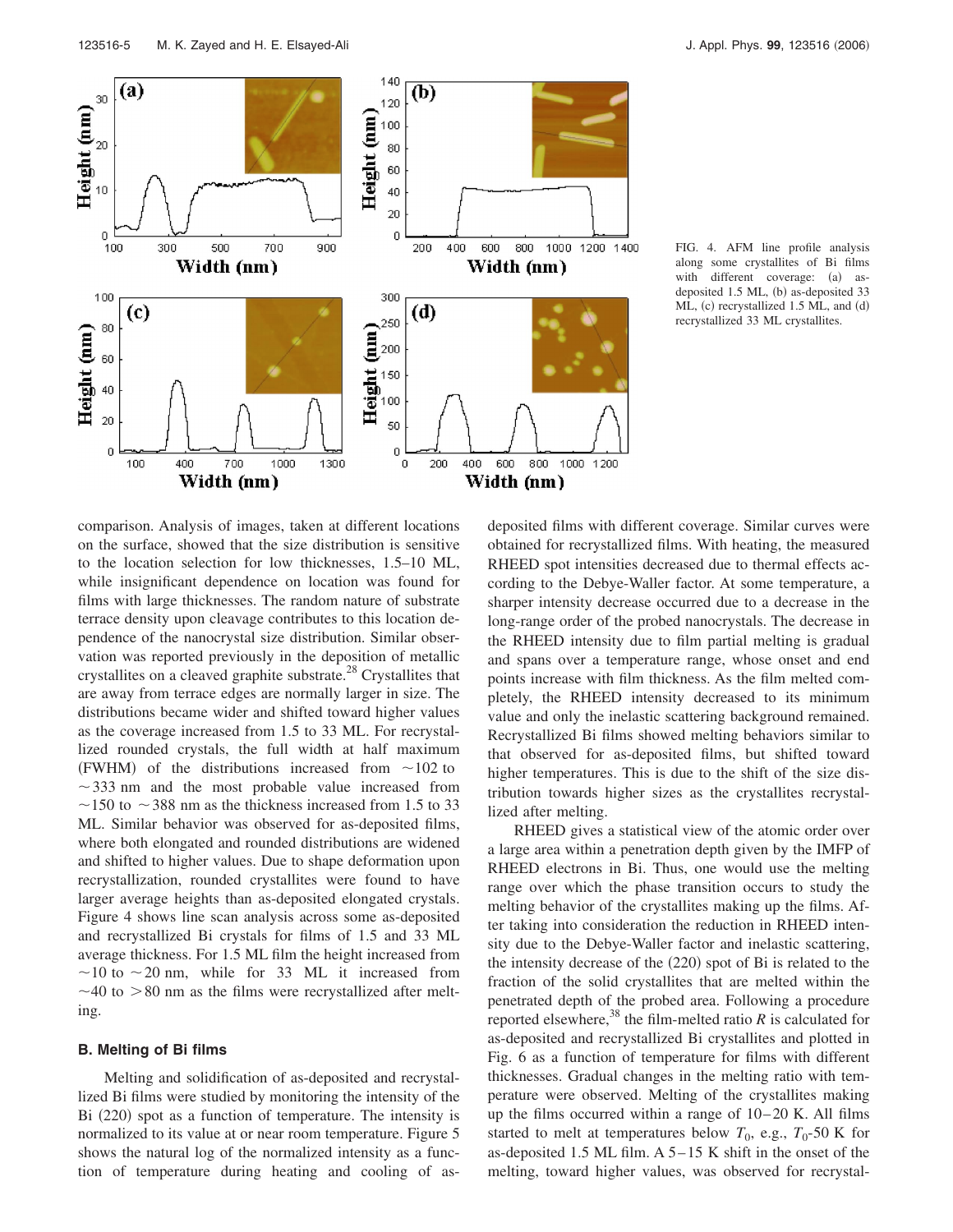

FIG. 5. Logarithm of normalized intensity of the RHEED (220) spot of Bi as a function of temperature during heating and cooling of as-deposited Bi films with different coverage. Melting point depression and supercooling that varies with the film coverage are observed.

lized Bi films of the same coverage. At the beginning of the melting temperature range, the melting ratios of as-deposited Bi films, Fig. 6(a), increased slowly with temperature. A much faster melting rate with temperature was observed as the temperature approached the film maximum melting point. This melting behavior is similar to that reported for surface melting, where the quasiliquid layer thickness grows first as a logarithmic function and then diverges as a power function of  $(T-T_0)$  as  $T_0$  is approached for bulk single crystals.39 For nanocrystals, formation of a surface liquid layer is accompanied by complete melting of smaller-sized crystals.40 The size distribution and the shape of crystallites are expected to play a major role in this melting behavior. For crystallites with similar shape, those in the lower part of the size distribution are expected to melt at a lower temperature than those in the higher part. The film-melted ratio of recrystallized Bi films, Fig. 6(b), showed a similar behavior, but the melting range was shifted toward higher tempera-



FIG. 6. Estimated film-melted ratio as a function of temperature at the phase transition region for (a) as-deposited and (b) recrystallized Bi films with different coverage.

tures. Also, for higher thickness, e.g., 15 ML, the melting occurs at a narrower melting range. This is mainly due to the shift of the size distribution towards higher values as the crystallites recrystallized after melting.

The melting behavior of the crystallites making up the films is further investigated by performing profile analysis of the obtained diffraction patterns. In general, the profile of the diffraction spots is related to the shape and size of the diffracting feature. Broadening of diffraction spots, after subtracting the instrumental response, is inversely proportional to the average crystalline size in the probed region. The probed region in this case is the shell surrounding each probed nanocrystal with  $\sim$ 9 nm thickness. The instrumental response was obtained by deflecting the electron beam away from the sample so that it directly hits the phosphor screen. The shape of the electron beam, on the phosphor screen, was recorded by the CCD camera. The FWHM of this transmitted beam, in *Å*−1, was used as the instrumental response and was subtracted from the FWHM of the diffraction (220) spot, obtained at different mean film thicknesses. From the broadening of the (220) spot, a diffraction feature size of  $\sim$ 4–7 nm is obtained, which is much less than the average nanocrystal size obtained by AFM. This is expected from a transmission RHEED pattern probing the outer shell of the nanocrystals.

Figure 7 shows the measured FWHM of the Bi (220) spot in directions parallel and normal to that of the beam for as-deposited and recrystallized Bi films with different mean thicknesses as a function of temperature. The FWHM remains almost constant over a wide temperature range in both the parallel and normal directions. However, in the film melt-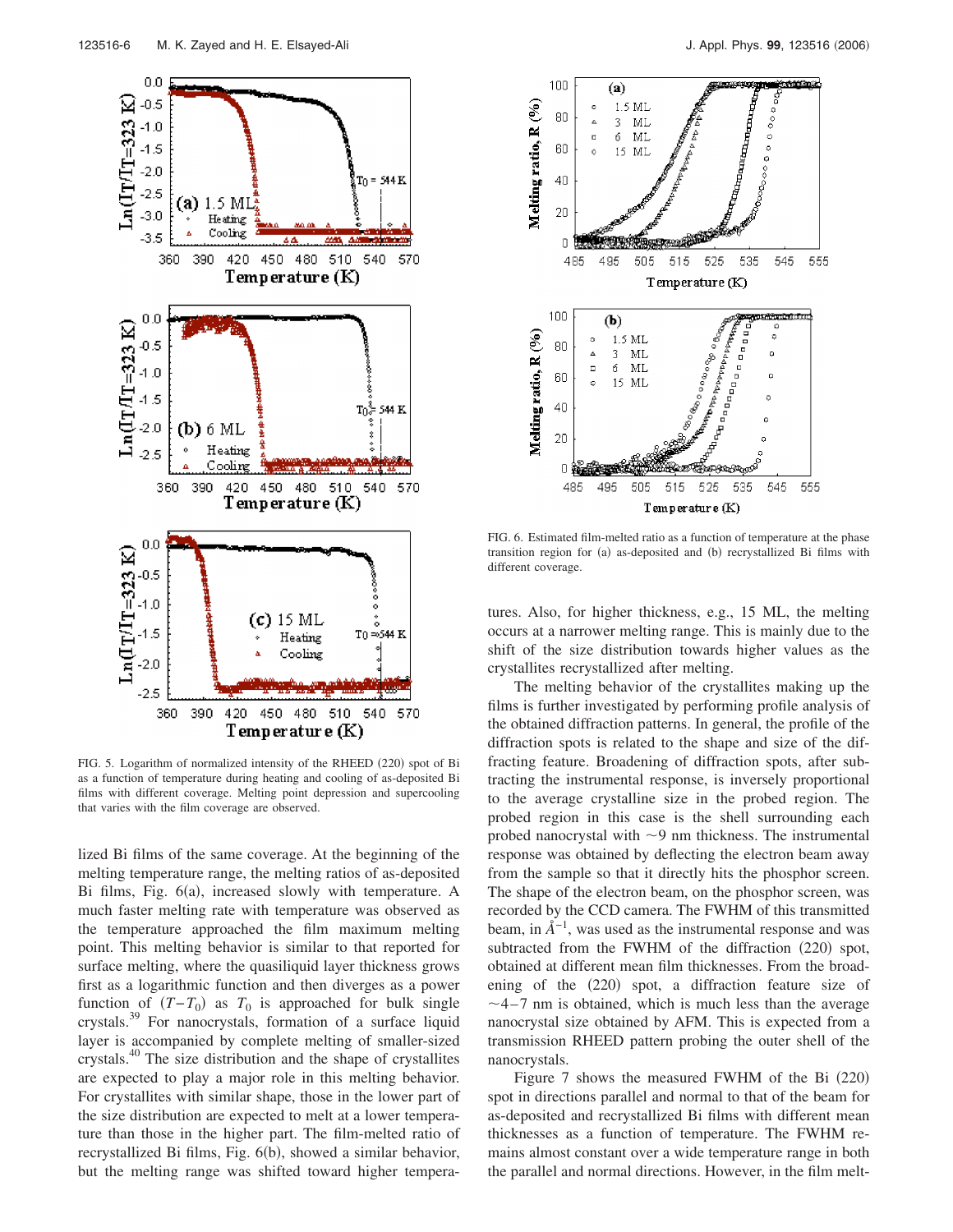

FIG. 7. The FWHM of the RHEED (220) spot for as-deposited and recrystallized Bi films with different coverage as a function of temperature in directions parallel and normal to the beam direction. The instrumental response, which is measured to be  $\sim$ 0.12 and  $\sim$ 0.17 Å<sup>-1</sup> for the parallel and normal directions, respectively, is subtracted from the plotted values.

ing range, the FWHM in both directions decreases with temperature, and then starts to increase as the maximum melting point of the film is approached. This behavior is observed for as-deposited and recrystallized 1.5 ML Bi films. The initial decrease in FWHM of the (220) spot in both directions indicates that there is an increase in the average crystalline size within the penetrated depth of the probed area. This average size increase might be due to coalescence of Bi crystallites near melting, Ostwald ripening, and/or crystal shape modification as observed in the AFM of Fig. 4. However, these effects do not explain the observed decrease in the FWHM of recrystallized films, where no further significant shape and size changes are expected. Also, no increase in the normalized intensity is observed anywhere within the film melting range, which indicates that there is no significant enhancement of the crystalline size during heating. The size increase between as-deposited and recrystallized Bi crystallites as observed by AFM can only occur by coalescence of liquid droplets after film melting. Thus, it appears that crystallites with small sizes are homogeneously melted at lower temperatures resulting in an average size increase. The observed increase in the FWHM at the end of the film melting range indicates a decrease in the detected average crystal size. This decrease is consistent with the formation of a liquid or liquidlike shell covering the larger nanocrystals, thus, reducing the detected average crystalline size of the probed area of the films. This shell not only includes those atoms that are in the true liquid phase, where they have random structure and irregular motion, but also those having large vibrational amplitude accompanied by a few detached atoms and vacancies.<sup>41</sup>

All films with average thickness up to 15 ML showed FWHM trends similar to that observed for 1.5 ML films. Recrystallized films showed a decrease in the FWHM followed by a significant increase at a temperature close to the end of the film melting range for both the normal and parallel directions of the spot profile. AFM images of these films showed nearly polyhedral-shaped crystallites with size distributions shifted toward higher values. The average crystal size of recrystallized 1.5, 3, 6, and 15 ML films were found to be 40, 57, 83, and 100 nm, respectively. Also, as the coverage was increased, the size distribution widened. The crystallites at the lower part of the distribution are expected to melt homogeneously at a temperature in the lower part of the melting range. As the temperature is further raised into the melting range, a subset of the larger crystallites become cov-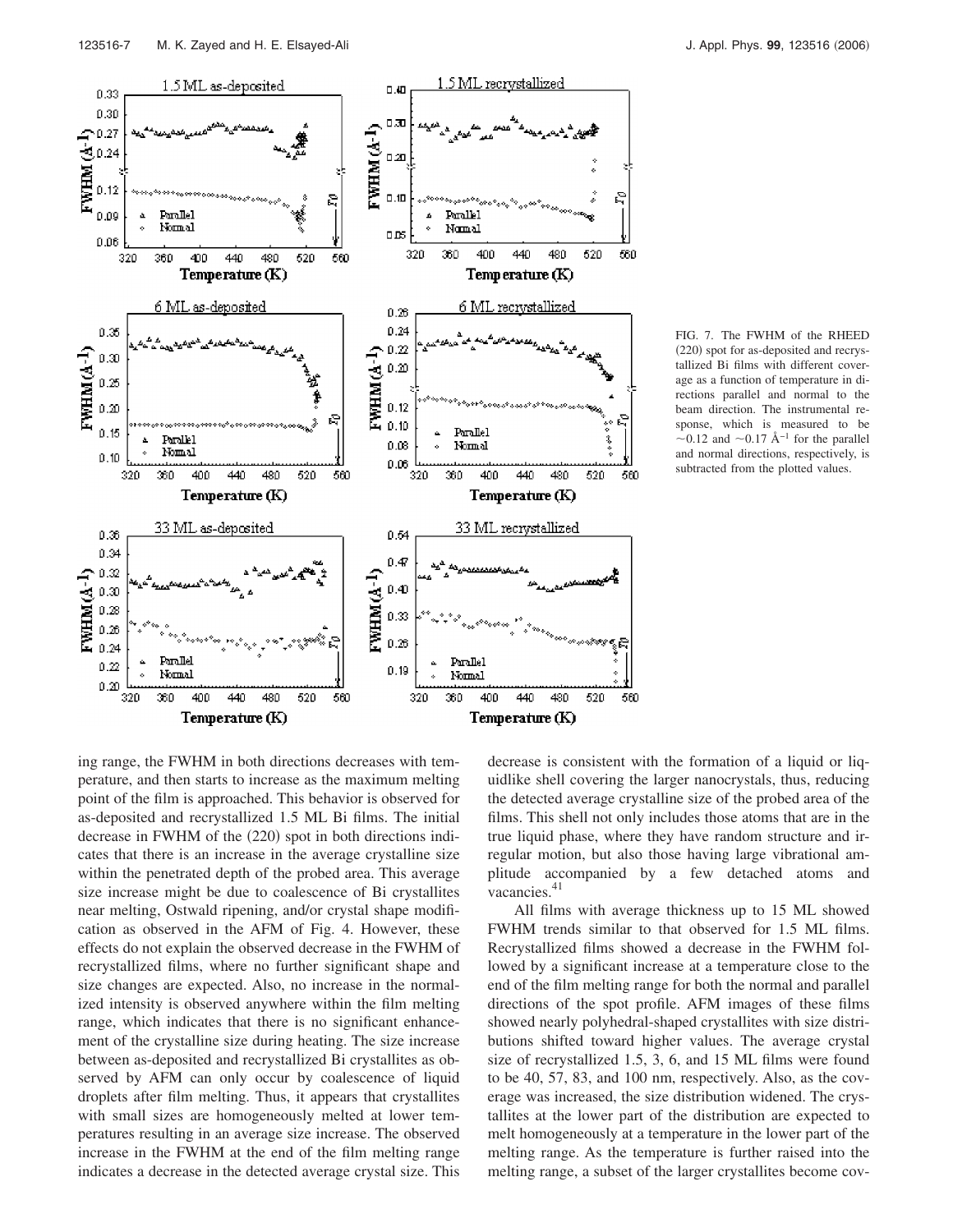ered by a liquid skin layer. Because of the size-dependent liquid skin formation, the liquid layer is formed on the surfaces of larger crystallites at higher temperatures relative to those with smaller sizes. With the increase in temperature, more crystallites completely melt, while the thickness of the liquid shell on the remaining crystals continues to grow with no detected reduction in the average probed size. This could be due to the shadowing effects on RHEED, where it does not probe the smaller crystallites.

The FWHM profile of the as-deposited 33 ML film remained unchanged, up to complete melting of the film, in both parallel and normal directions, while that of the recrystallized film decreased with temperature with only a small increase observed near the end of the film melting range. This observation shows the effect of crystal shape and size distribution on the melting behavior of the nanocrystals. While the as-deposited film has crystallites with different shapes, recrystallized Bi crystallites have rounded shapes and higher average sizes than the as-deposited film. Thus, melting of as-deposited films proceeded via simultaneous melting of small crystals and formation of a liquid layer on top of the larger ones, with no detectable change in the FWHM. On the other hand, the more rounded crystallites of the recrystallized film melted according to their sizes with a continuous decrease in the measured FWHM.

Within the investigated thickness range, all films melted completely below or at  $T_0$  of Bi. AFM images showed that as-deposited films contain crystallites of round, triangular, and platelet shapes. Some of these crystal shapes are similar to that of Bi and Pb crystallites reported previously to superheat above  $T_0$ .<sup>18,22</sup> No subset of our Bi crystallites could be superheated. For rounded polyhedral Bi nanocrystals, the observed melting point depression was found to be similar to that previously reported using dark field electron microscopy.<sup>18</sup> Elongated Bi crystallites in the as-deposited films melted at temperatures lower than that for the recrystallized round nanocrystals, however, polyhedral-shaped crystallites faceted by  $\{111\}$  planes superheated up to  $T_0$  $+7$  K.<sup>18</sup> These crystallites were formed during heating of Bi films initially deposited at room temperature on an amorphous carbon substrate. In the present study, polyhedral elongated crystallites were formed on a heated HOPG substrate. The shape of these crystallites was affected by the substrate and Bi grew along directions of minimum lattice mismatch and angle distortion on the HOPG basal plane. AFM images showed that these crystallites are formed in an elongated hexagonal shape of  $\sim 120^{\circ}$  side angles ( $\sim 60^{\circ}$  for the triangular shape) and are not in the truncated pyramidal shape. With the top surfaces of these crystallites to be  $\{110\}$ , as observed by RHEED, side facets could be  $\{110\}$ , which are  $\sim$ 92° with respect to the top plane as confirmed by AFM images in Fig. 4. Thus, the elongated platelet crystallites on the HOPG are not of minimum energy shapes that are completely covered by the  $\{111\}$  facets; however, they are dominantly bounded by  $\{110\}$  surfaces. The absence of long-range order in the amorphous carbon substrate used in Ref. 18 appears to have allowed the formation of a subset of Bi crystallites in an elongated shape with minimum energy facets that hinder surface melting and allow superheating. On the



FIG. 8. Derivative of the curve fit to the melted ratio curve in Fig. 6 obtained as a function of temperature for as-deposited and recrystallized Bi films with different mean thicknesses. The peak of this derivative gives the temperature at which the rate of film melting with temperature is the fastest,  $T_{\text{fm}}$ 

other hand, the long-range order of the HOPG substrate influences the formation of elongated crystallites that are dominantly bounded by  $\{110\}$  facets that permit surface melting. Melt can also nucleate from curved edges where higher energy facets can exist. Using transmission electron microscopy, only Pb crystallites of triangular shape with sharp edges were reported to show  $2-4$  K superheating.<sup>22</sup> Those with curved edges melted below the bulk melting point. The triangular crystallites observed in this work were of curved edges, which is consistent with the observed melting point depression.

#### **C. Melting point-size dependence**

To characterize film melting with temperature, a curve fit is made to the melted ratio data in Fig. 6 and the derivative of this curve fit is plotted in Fig. 8 for the as-deposited and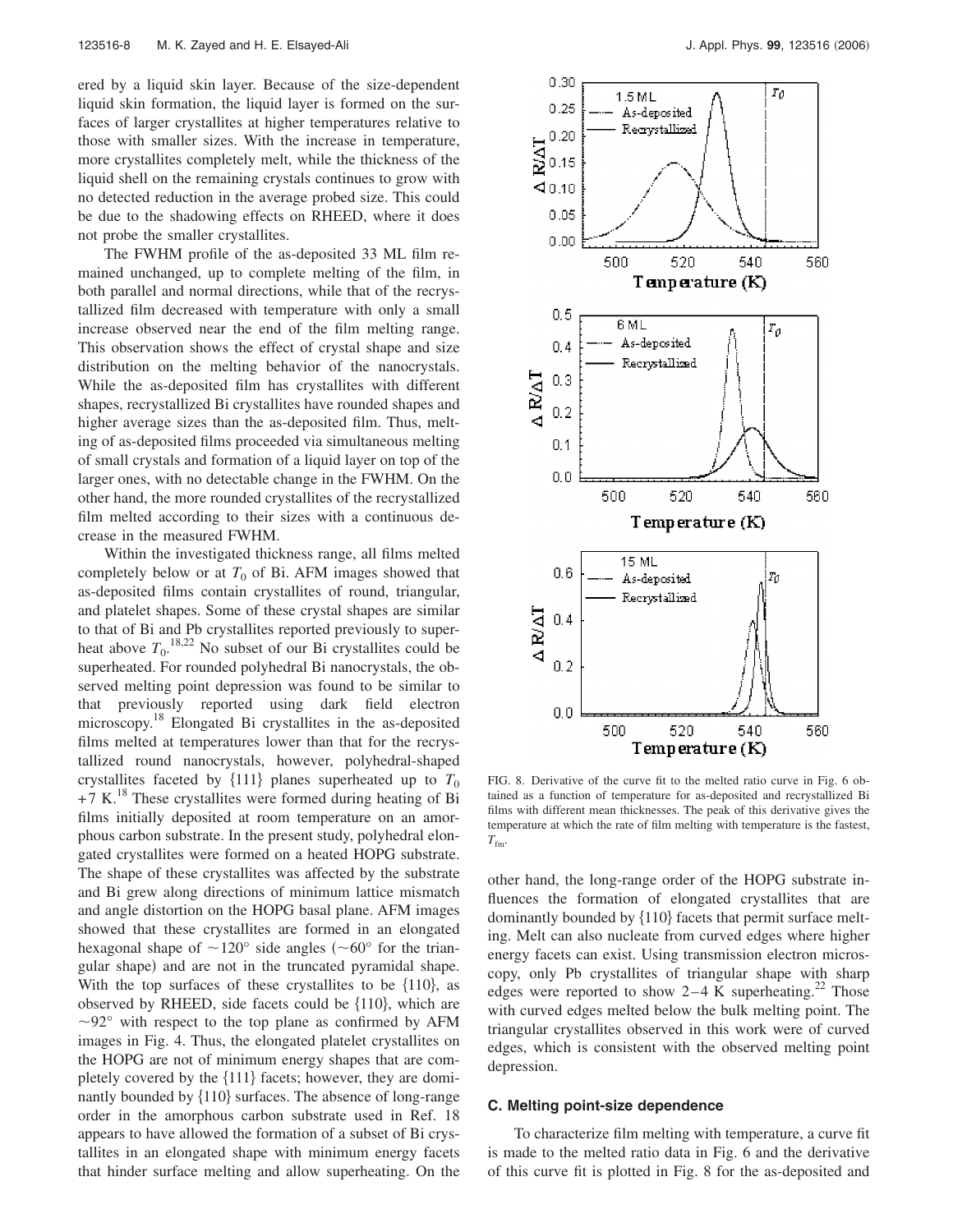recrystallized films. The peak of this derivative gives the temperature at which the rate of film melting with temperature increase is the fastest,  $T_{\text{fm}}$ . We use  $T_{\text{fm}}$  to represent the characteristic film melting temperature, with a range that we define to correspond to 10% and 90% of the melted ratio in Fig. 6. Melting point depression that depends on the film coverage is clearly observed in Fig. 8. Also, recrystallized films showed higher  $T_{\text{fm}}$  than as-deposited films for all thicknesses. This is mainly due to the average size increase. From the AFM images of as-deposited and recrystallized films, we calculated a shape-independent average crystal radius,  $r_{av}$  $=[(3 \times \text{area} \times \text{height})/(4\pi)]^{1/3}$ , by measuring the area and the height of the nanocrystals from AFM images. The values of  $T_{\text{fm}}$  obtained for as-deposited films were lower than that obtained for recrystallized films with equal thickness for all films. This is consistent with the average crystal size increase as the films recrystallized after melting, causing the recrystallized films to have a higher  $T_{\text{fm}}$ .

We used the values of  $T_{\text{fm}}$  and  $r_{\text{av}}$  to compare the melting point-size dependence of Bi films with different phenomenological models. The use of  $r_{av}$  as a representative radius is made since all models considered a spherical particle. There are many phenomenological models describing the melting point-size dependence of nanometer-sized crystals.<sup>7-10,42-44</sup> All of them predicted a linear or semilinear relation between the melting point of the crystals and the reciprocal of its radius. These models can be summarized as the homogeneous melting (HM) model, $8.9$  liquid skin (LS) model, $7-10$  the liquid-drop  $(LD)$  model,<sup>42</sup> nucleation and growth  $(NG)$ model,<sup>43</sup> surface-phonon instability (SPI) model,<sup>44</sup> and the lattice vibration-based  $(LV)$  model.<sup>45</sup> In the HM model, the melting point is the point at which the melt and the solid coexist homogeneously in equilibrium. According to this model, the size dependence of the melting point is described by,  $8,9$ 

$$
T_m = T_0 - \frac{2T_0}{\rho_s L r} \left[ \gamma_{sv} - \gamma_{lv} \left( \frac{\rho_s}{\rho_l} \right)^{2/3} \right],
$$
 (1)

where  $T_0$  is the bulk melting point,  $T_m$  is the melting point of a particle of radius  $r$ ,  $L$  is the latent heat of fusion,  $\gamma$  and  $\rho$ are the surface energy per unit area and the density of the phase, and the subscripts *s*, *l*, and *v* are used to refer to solid, liquid, and vapor phases, respectively. The LS model considers a core of solid particles covered with its liquid melt. The melting point of this nanocrystal is then defined as the point where the core is in equilibrium with the liquid skin at its critical thickness. The relation between the melting point and the crystal size is found to be<sup> $7-10$ </sup>

$$
T_m = T_0 - \frac{2T_0}{\rho_s L} \left[ \frac{\gamma_{sl}}{(r - \delta)} + \frac{\gamma_{lv}}{r} \left( 1 - \frac{\rho_s}{\rho_l} \right) \right],\tag{2}
$$

where  $\delta$  is an adjustable critical liquid thickness. In the NG model, melting starts by the nucleation of a liquid layer at the surface and moves into the solid with definite activation energy. The temperature range where the solid and liquid can coexist in equilibrium, and hence the liquid can grow, is defined to be<sup> $10,43$ </sup>

$$
T_m = T_0 - \frac{2T_0}{Lr} \alpha_{\text{NG}} \quad \text{where } \gamma_{sl} < \alpha_{\text{NG}} < \frac{3}{2} \left( \gamma_{sv} - \gamma_{lv} \frac{\rho_s}{\rho_l} \right). \tag{3}
$$

Outside this range, only a single phase, either solid or liquid, can exist. In the LD model, an empirical relation between the cohesive energy, surface tension, and the melting temperature is used, in analogy to the liquid-drop model used in describing the nucleus structure. An expression for the sizedependent melting for low-dimensional systems is derived such that  $42$ 

$$
T_m = T_0 \left( 1 - \frac{\beta}{r} \right),\tag{4}
$$

where  $\beta$  is a surface energy dependent constant given for Bi to be equal to  $2.1273$  nm.<sup>42</sup> The SPI model assumes that the mean phonon frequency of the particles varies linearly with the number of defects and surface sites produced in the nanoparticle.44 A relation between the particle melting point and its radius is found to have a form similar to that of Eq. (4). However, in this case, the constant  $\beta$  is varied depending on the bulk melting temperature and the energy of formation of intrinsic defects. For Bi, this constant is found to be equal to 0.86 nm.<sup>44</sup> The LV model is another approach that does not include any adjustable parameter.<sup>45</sup> It is based on Lindemann's criterion and Mott's expression of the vibrational entropy. A melting point-size dependence is formulated such that $44$ 

$$
T_m = T_0 \exp\left[\frac{-(2S_{\text{vib}}/3R)}{(r/6h) - 1}\right],
$$
 (5)

where  $S_{vib}$  is the vibration entropy of melting of the bulk crystal, *h* is the atomic diameter, and *R* is the ideal gas constant. The known physical constants of Bi  $(T_0)$  $= 544.52 \text{ K}, \rho_s = 9.8 \text{ g/cm}^3, \rho_l = 10.07 \text{ g/cm}^3, L = 5.19 \times 10^{-8}$ erg/g,  $\gamma_{sl}$ =61 erg/cm<sup>2</sup>,  $\gamma_{sv}$ =550 erg/cm<sup>2</sup>,  $\gamma_{lv}$ =375 erg/ cm<sup>2</sup>, *h*=0.4074 nm,  $S_{\text{vib}}$ =3.78 J mole<sup>-1</sup> K<sup>-1</sup>, and *R*  $= 8.3142$  J mole<sup>-1</sup> K<sup>-1</sup>) were used to calculate the melting point-size dependence of Bi.<sup>7,17,43,44</sup> Figure 9 shows the sizedependent behavior predicted by these models compared to the results obtained from the present work. In calculating the melting point using the NG model, we used the average value of the parameter  $\alpha_{NG}$ . Also, we used an arbitrary value of  $\delta = 4$  nm in the calculation using the LS model. However, varying this value between 2 and 10 nm does not affect the obtained results for particles of radius within the current experimental values; it only affects the melting point of particles with radius close to the value of  $\delta$ .

The size-dependent phenomenological models have two characteristics in common:  $T_m$  converges to  $T_0$  as the radius goes to infinity, and a linear or semilinear relation exist between  $T_m$  and  $r^{-1}$  of the particle. Straight lines with different slopes are obtained for Bi using these models, with LV and HM models showing strong agreement with each other. The melting points calculated by these models converge to  $T_0$  for the larger sizes. Considering the range of crystallite sizes we studied, the melting data show best agreement with the SPI model. This means that the loss of long-range order in the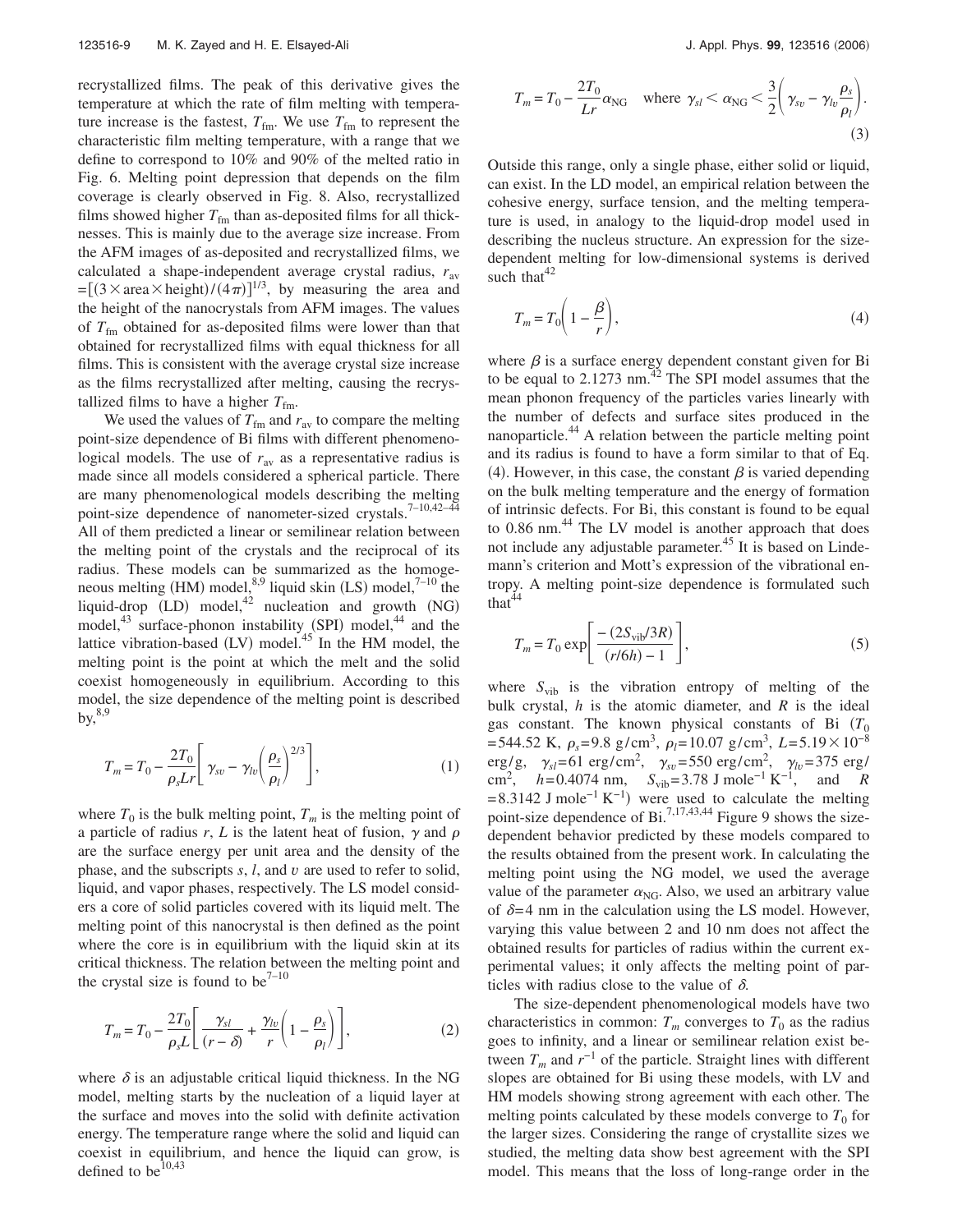

FIG. 9. The measured characteristic melting point of  $T_{\text{fm}}$  as a function of the reciprocal of the average crystalline size compared to different thermodynamic models.  $T_{\text{fm}}$  is obtained from Fig. 8. The vertical bars represent the melting range as described in the text, while the horizontal bars represent the error in the measured  $r^{-1}$ ,  $\Delta(r^{-1}) = \Delta r/r^2$  and  $\Delta r$  is the standard deviation. The surface-phonon instability (SPI) model agrees best with the experimental results.

top layers and liquid layer formation detected by RHEED are described best using a single-phase microscopic view, rather than a two-phase macroscopic view. Thus, the atoms are dislodged from their equilibrium positions and a disordered liquid layer is formed via proliferation of intrinsic defects within the top layers. On the other hand, using a macroscopic description of a liquid layer in equilibrium with a solid core is not consistent with the current data for Bi nanocrystals. In Fig. 9, the open circles represent data obtained for asdeposited crystallites, while the solid circles are for the recrystallized ones. No distinction in melting point dependence on *r* is observed. Thus, for the studied conditions, the shape of the crystallites had an insignificant effect on the melting behavior.

#### **D. Film solidification**

During solidification, the Bi films showed high amount of supercooling relative to the onset of its melting and to  $T_0$ of bulk Bi. A wide melting-solidification hysteresis curve that varied with the film average thickness was observed for as-deposited Bi films as shown in Fig. 5. In general, super-



FIG. 10. The measured amount of supercooling as a function of the reciprocal of the average crystallite size. A straight line with a negative slope best fits the results, consistent with Eq.  $(6)$ .

cooling is attributed to the presence of a nucleation barrier for solidification that results from the competition between the decrease in the volume free energy upon solidification and the increase in the free energy associated with the existence of a solid-liquid interface. Classical nucleation theory predicts that solidification occurs with a lower energy barrier on heterogonous sites than homogeneously from within the liquid. The energy barrier for solidification decreases as the liquid is supercooled below its bulk melting point. Furthermore, if the liquid is deeply supercooled, spontaneous solidification can occur with zero energy barriers. For a bulk liquid, this occurs after a supercooling amount of  $\Delta T_0$ . However, for a small droplet, spontaneous solidification starts at a different temperature given by  $15$ 

$$
\Delta T_m = \Delta T_0 + \frac{T_0}{\rho L} \frac{3\alpha \Delta \gamma}{r},\tag{6}
$$

where  $\Delta T_m$  is the amount of supercooling of a melted particle of radius  $r$ ,  $\alpha$  is the fraction of the liquid/substrate interface that is replaced by the solid/substrate interface after solid nucleation, and  $\Delta \gamma = \gamma_{\text{solid/graphic}} - \gamma_{\text{liquid/graphic}}$ , where  $\gamma_{\rm solid/graphic}$  and  $\gamma_{\rm liquid/graphic}$  are the specific interfacial energies between the graphite substrate and the solid and liquid Bi, respectively. The amount of supercooling obtained from as-deposited and recrystallized films is plotted as a function of the calculated shape-independent average crystal size as shown in Fig 10. The obtained supercooling amount  $\Delta T_m$  fits a straight line with a small negative slope for as-deposited as well as recrystallized Bi crystallites. This indicates a supercooling amount increase as the droplet size increases. From Eq. (6), the sign of the slope of the straight line is determined by the sign of  $\Delta \gamma$ . In our case,  $\Delta \gamma$  is negative, consistent with a liquid Bi that has a higher interfacial energy with the graphite substrate than its solid phase. Accordingly, crystallites with larger sizes have a higher supercooling amount. The maximum supercooling is for the bulk material, which is found from the curve intercept with the *y* axis to be  $\Delta T_0$  $= 126$  K.

#### **IV. SUMMARY AND CONCLUSIONS**

Bi films with average thicknesses of 1.5–33 ML thermally deposited on a heated HOPG were studied using *in situ* RHEED and AFM. RHEED patterns of Bi films, performed at room temperature, showed transmission patterns of the rhombohedral structure of Bi showing textured and/or multioriented nanocrystals. Postdeposition AFM showed that both as-deposited and recrystallized films were composed of separate 3D crystallites with different sizes. Crystallites with different shapes including rounded, polyhedral, elongated platelet, and triangular shapes were observed in as-deposited films. Recrystallized crystallites were formed in facetted and/or rounded polyhedral similar shapes. The elongated crystallites were found to align themselves in the directions of minimum lattice misfit and angular distortion on the 002 graphite plane. The crystallites were uniformly distributed throughout the substrate surface except at terrace edges where a higher density of crystallites was found. The distri